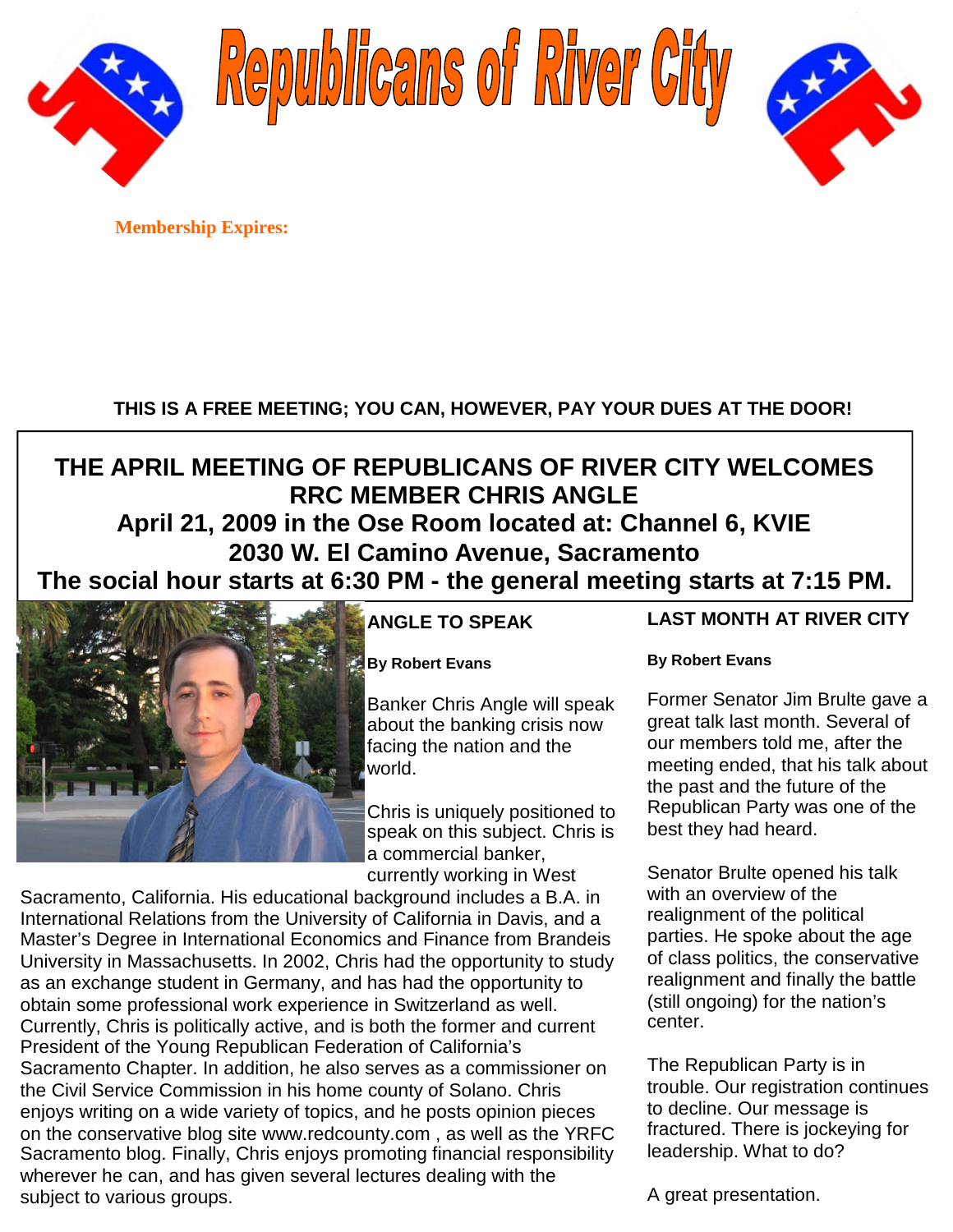## **HAVE A LAUGH**

#### **Lipstick in School**

According to a news report, a certain private school in Washington was recently faced with a unique problem. A number of 12-year-old girls were beginning to use lipstick and would put it on in the bathroom. That was fine, but after they put on their lipstick, they would press their lips to the mirror leaving dozens of little lip prints.

Every night the maintenance man would remove them, and the next day the girls would put them back.

Finally the principal decided that something had to be done. She called all these girls to the bathroom and met them there with the maintenance man. She explained that all these lip prints were causing a major problem for the custodian who had to clean the mirrors every night (you can just imagine the yawns from the little princesses).

To demonstrate how difficult it had been to clean the mirrors, she asked the maintenance man to show the girls how much effort was required.

He took out a long-handled squeegee, dipped it in the toilet, and cleaned the mirror with it. Since then, there have been no lip prints on the mirror.

There are teachers ... and then there are educators

I love this picture. I want to be able to do this when I'm 100!



## **Page 2 ON THIS DATE IN HISTORY**

April 3, 1944 - U. S. Supreme Court strikes down Texas Democratic Party's "whites only" primary election system.

April 9, 1869 - Republican Ebenezer Bassett is the first African-American presidential appointment, as President Ulysses Grant's Minister to Haiti.

April 8, 1865 - 13th Amendment banning slavery passed by U. S. Senate with 100% Republican support, 63% Democrat opposition.

April 9, 1866 - Republican Congress overrides Democrat President Johnson's veto; Civil Rights Act of 1866, conferring rights of citizenship on African Americans, becomes law.

April 10, 1953 - Oveta Culp Hobby, appointed by President Eisenhower, confirmed as the first woman to be U. S. Secretary of Health, Education and Welfare.

April 16, 1862 - President Lincoln signs bill abolishing slavery in District of Columbia; in Congress, 99% of Republicans vote yes, 83% of Democrats vote no.

April 18, 1920 - Minnesota's firstin-nation anti-lynching law, promoted by African-American Republican Nellie Francis, is signed by Republican Governor Jacob Preus.

April 20, 1871 - Republican Congress enacts the Ku Klux Klan Act, outlawing Democratic Party-affiliated terrorist groups which oppressed African-Americans.

April 22, 1981 - President Ronald Reagan establishes first annual Days of Remembrance of Victims of the Holocaust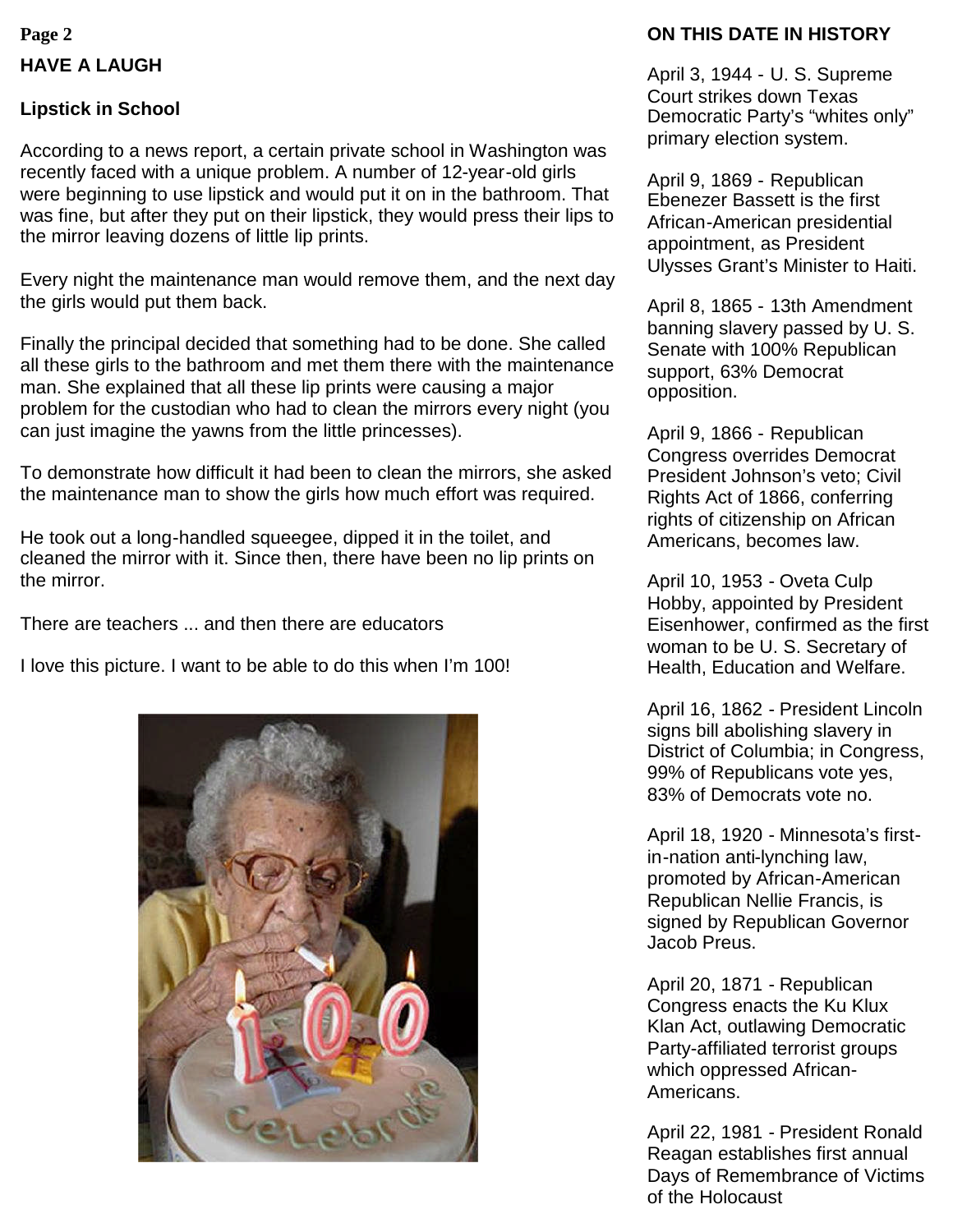**Page 3 IN MY OPINION:**

**by Chris Angle**

#### **THE CHANGING FACE OF THE AMERICAN DREAM**

As America continues to watch as stock markets recede and job losses increase, many have yet to accept that the economic landscape has likely changed permanently. While the perennial pessimists may be premature in predicting the irreversible economic decline of the United States, there is no doubt that Americans are currently faced with major challenges that will take a long time to overcome.

Since the 2nd World War, except for the decade of the 70's and some minor pauses for recessions, Americans have been treated to economic expansion and the improvement of their quality of life. Homes became larger, there were more cars in the drive way, entertainment options were expanded, etc. While some had warned for years that Americans were living beyond their means, a rising stock market coupled with rising home prices appeared to indicate that Americans could afford to increase their debt burden and did not need to save (as increasing asset prices were doing their saving for them).

Now, however, American confidence is eroding. While stock market losses now mean that many are not going to be able to retire when they were planning to, collapsing home prices mean that even young, responsible families are facing an economic drag. Leaving aside the damage to individuals who end up in foreclosure, people who purchased homes in the early part

of this decade are often finding themselves so far "upside down" on their mortgage that they may actually end up paying more than the house is eventually worth, even taking into account that the price of the home will recover somewhat after the market hits bottom. The amount that these families eventually overpay for the home will effectively be negative saving, in that overpaying will consume resources that could otherwise be used to help fund retirement.

In addition to this burden, there is the added need to fund Social Security and Medicare. These two programs have been a major pillar in the American retirement system for two generations. While the funding crisis for Social Security is less immediate (and more solvable) than the one for Medicare, Americans are extremely likely to face an increased tax burden (as well as some benefit cuts) to help maintain the solvency of these programs.

While the economic outlook for America will eventually improve from its current negative one, Americans are likely going to be faced with a somewhat different array of economic options than what they expected. Being faced with a higher tax burden (not to mention the need to pay down historically high levels of consumer debt) means that American families are unlikely to have the resources to fund their previous levels of consumption and save for retirement at the same time. Unless the stock markets (and housing) begin to generate returns that were seen during the internet and housing booms, thereby relieving individuals of the need to necessarily save a lot (not likely), Americans are going to be facing choices similar to those faced by their parents and grandparents. Either one will save more now (and possibly have a decent retirement), or one will consume more now (and likely have more limited options in retirement). Although America will likely continue to be the location to which the world's poor and dispossessed gravitate, the changes to the economic landscape that have occurred mean that Americans are going to have to return to the values of previous generations (frugality), and likely lower their lifestyle expectations as well.

#### **ADDRESS OF GOVERNOR RONALD REAGAN TO CALIFORNIA REPUBLICAN ASSEMBLY Lafayette Hotel, Long Beach April 1, 1967**

In 1967, then Governor Ronald Reagan, who had run for governor on, among other issues, an assurance that he would not raise taxes, raised taxes. For doing this, newspapers jumped all over him charging hypocrisy and Republicans jumped all over him for breaking a promise.

So Governor Reagan came before a gathering of the CRA (at that time Republicans of River City was the largest CRA club) to explain why he raised taxes. This is part 3 of that speech. (**Robert Evans)**

### **[Part 3]**

We have, as you know, a task force of 150 industrial and business executives – the best and most successful in the state – who will be working as full-time volunteers for the next several months. These men are bringing

**(Please Go To Pg 5, Col 1)**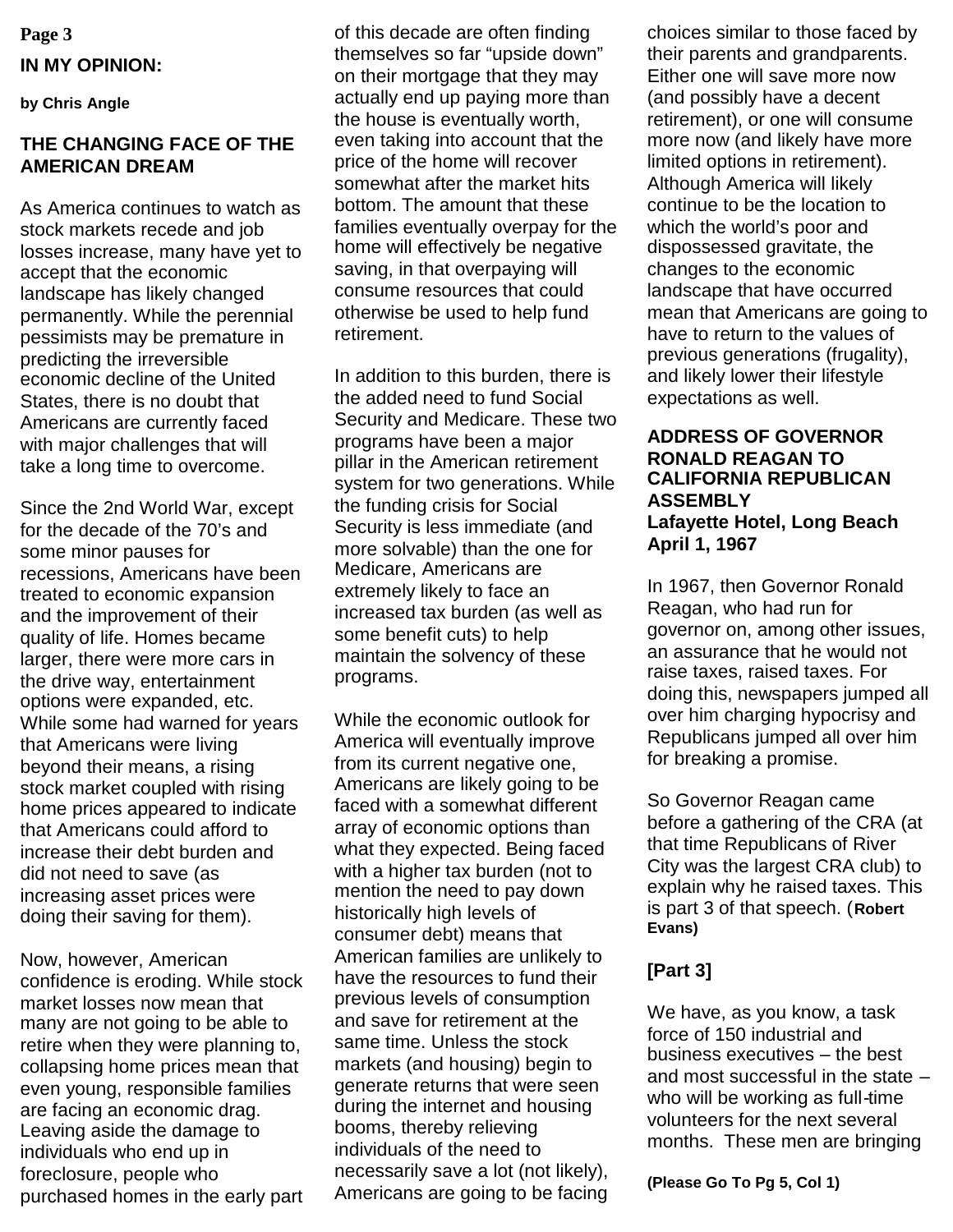**Page 4**



**THE GOVERNOR'S CORNER**

**GOVERNOR CHWARZENEGGER TOURS SACRAMENTO BChwarzenegger DELTA WITH SECRETARY OF THE INTERIOR KEN SALAZAR**

Governor Arnold Schwarzenegger today joined U.S. Secretary of the Interior Ken Salazar for an aerial tour of the Sacramento-San Joaquin Delta where they discussed the challenges faced by California's water system. Following the aerial tour, the Governor and Secretary Salazar announced \$260 million in economic stimulus projects from the American Recovery and Reinvestment Act (Recovery Act) to help California address its longterm water supply challenges and devastating drought conditions.

"California's water system is in crisis, and our future economic growth and prosperity depends on a water system that provides clean, reliable and sustainable water to our people, our farms and our businesses," said Governor Schwarzenegger. "These Recovery Act economic stimulus funds will create jobs and provide critical drought relief, helping to shield our waterdependent economy from disaster. We can't fix California's broken water system without our federal partners, and I look

forward to working side by side with them for the sake of our environment, our economy and our future."



**Carl Burton, President**

Now is not the time to rest on our laurels. With Barack Obama in the White House and the Democrats seizing almost complete control of Congress and the California State Legislature. Democrats are emboldened like never before.

We are now in full swing into our 2009 membership drive. We sincerely hope that you will choose to renew your membership in Republicans of River City (RRC) to help us grow our representation in our county and state. Encourage your friends to join with you.

The real strength of the Republican Party lies in our many volunteers, donors and grassroots activists; once again RRC will sponsor a booth at the Sacramento County fair (May 21- 25) and other local community events this year.

#### **Republicans of River City Board of Directors:**

Carl Burton, President Marian Higdon, Director Ed Gorre,1st Vice President Richard Eigenheer, Director Betty Axup, 2nd Vice President Patty Hildebrand, Director Cambria King, Membership Sec'y Fred Hildebrand, Director Robert Evans, Treasurer Mary Pearson, Director Paul Green, Past President Al Rogel, Director

#### **DID YOU KNOW**

Did you know you can now pay your River City dues on line?



It's easy. Just point your computer browser to REPUBLICANS OF RIVER CITY, click on JOIN, and fill out the form. Then click on the SUBMIT button and fill in the credit card information.



Volume 2009, Issue 4 P. O. Box 1776 Carmichael, CA 95609-1776

Editor: Robert Evans Telephone 359-5741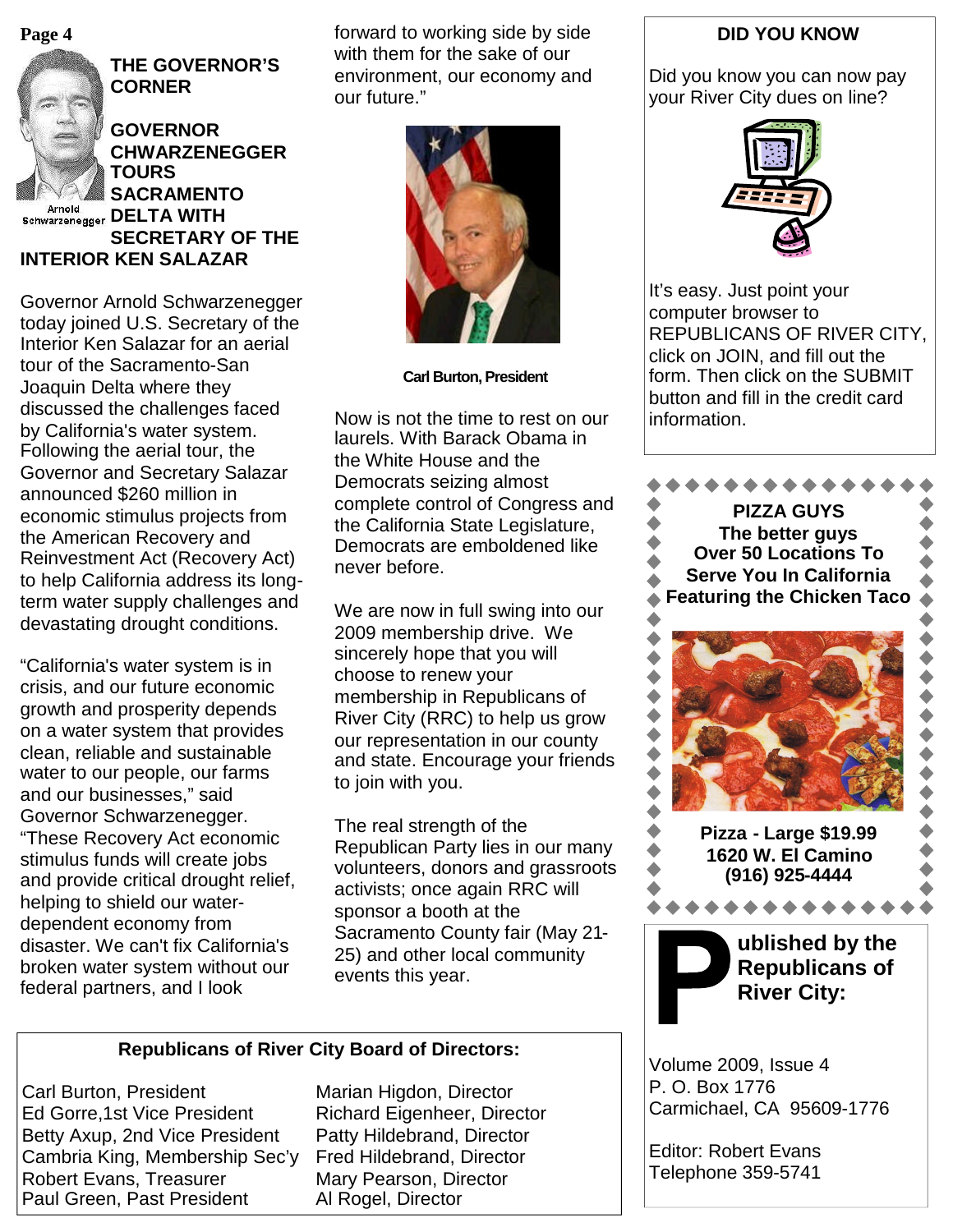# **(Cont from Pg 3, Col 3)**

their special knowledge, skill and experience to bear on the structure of State government. They will go into every department and agency of the State to see how efficiency can be improved and costs cut. In short, they will tell us how we can bring modern business practices to government agencies. This study, incidentally, will cost the taxpayers only a few thousand dollars; the direct costs of it are being underwritten by publicspirited members of business and industry.

Strangely enough, at least one metropolitan paper finds something sinister in private citizens wanting to help out. The same paper can editorialize itself into a state of euphoria about the civic duty of citizens to contribute to Community Chest, an art museum or a music center … but, if those same citizens want to help the government under which they live, they must have ulterior motives. Of course that is right, if a desire for better government can be termed an ulterior motive.

The fish is for eating. We have called on our fellow citizens to take time out from their own careers and business activities to man the administrative posts of government. Nothing has ever made me so proud as their response. No state government has ever recruited manpower to match ours. We have found men to match our mountains.

Other citizens will soon be embarked on a totally study of our tax structure.

We have probably the most beautiful capitol of any of the

states and soon we will have a new residence for California's governors in keeping with our California heritage. This too will be provided by the people voluntarily. A bipartisan group has formed a non-profit corporation to build, in the city of Sacramento, a dwelling to be donated to the State of California for use as an official residence for the governors. Gifts of not more than \$500 and not less than \$1 will be solicited on a broad statewide basis. Yet, even this has been distorted to appear as if a small band of so-called "fat cats" are doing something undercover and not quite nice.

Fortunately, the members of CRA [California Republican Assembly], like most of our private citizens, do not follow this line of thinking. We have been brought together by a belief that one of our problems is too much government and too much compulsion … that we, as citizens, have right to participate in our government in ways other than just paying taxes, running for office or seeking appointments.

But suddenly some, who apparently shared this concept prior to November 8th, are opposed to the practice of that concept. Suddenly, the concept of economy in government has also become wrong to some, especially to some whose particular pet oxen have been gored by some of the proposed economies.

Now our economies are not aimed at eliminating needed services or programs. But they are aimed at trimming far and waste, at cutting out the frills, at keeping government to the size where it remains the servant,

**Page 5** and soon we will have a band does not become the master, of the people.

> And they are aimed at reducing the tax burden on the people. You have read some of the things we are doing, and have heard the outcry of the wounded. \$5 million has been saved by cutting down on out-of-state travel by public servants who like to roam … \$20 million a year saved by cutting out unneeded workers in some of our institutions where the number of patients has dwindled by 40% but where, until now, there has been no reduction in the numbers of employees.

Other millions are being saved because we have been able to persuade our colleges and universities to face up to the fact that as public institutions they have a public responsibility not to spend beyond the public's means.

Now none of this should have surprised anyone, for just as we promised to bring government back to the people, so did we also promise to bring the frugality and thrift back to government.

But we are also promised to do this without hurting the truly needy and the truly deserving. That is why the extra funds for the crippled children's programs were approved … why money was left in the budget for needed salary increases … why extra funds to help teachers who retired on inadequate pensions and who have not had the raise needed to combat inflation were provided … why the State employment office has been instructed to make special efforts to find jobs for those State employees laid off through no fault of their own.

**(Please Go To Pg 6, Col 1)**